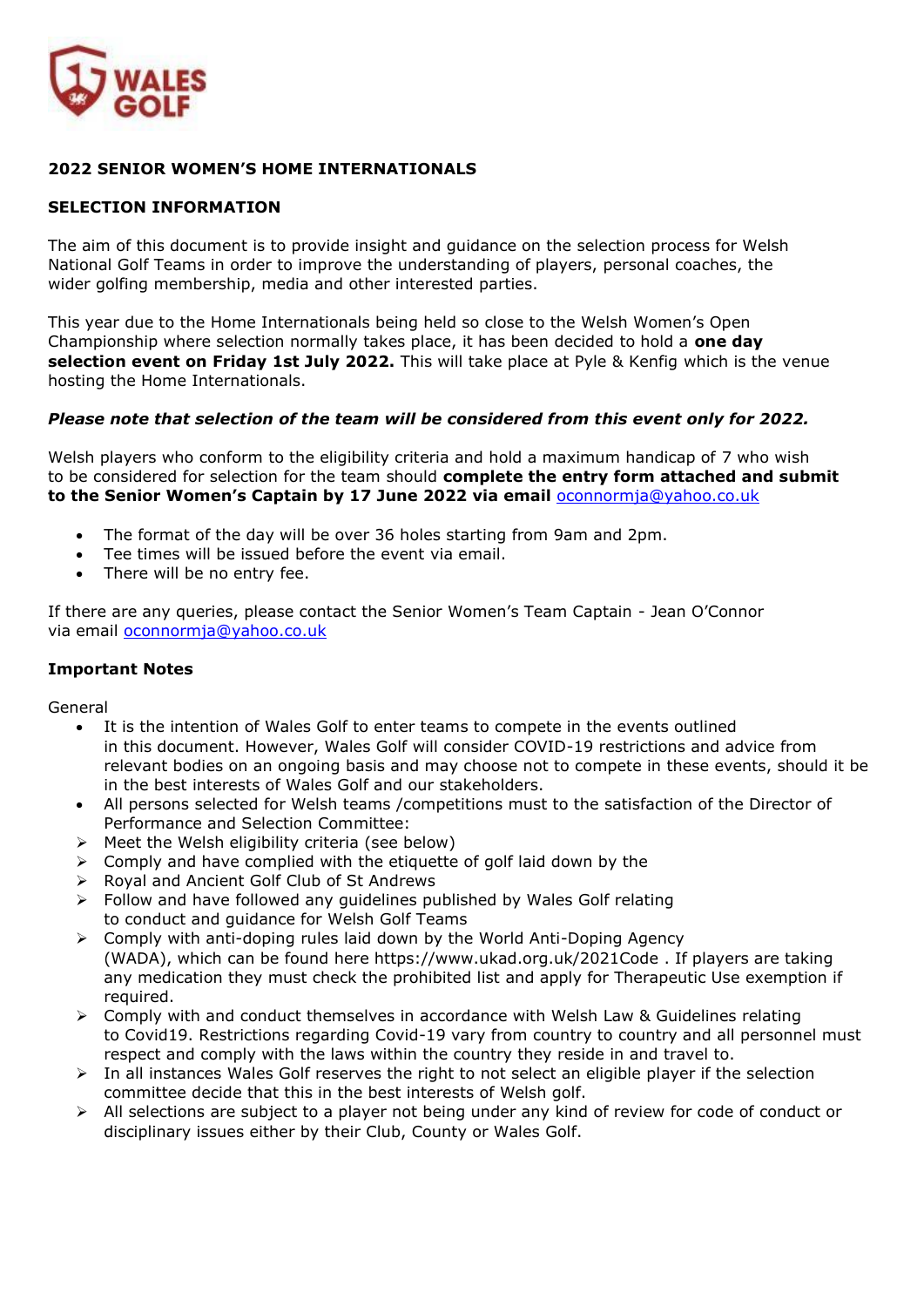## **2022 Seniors Home Internationals**

- Full information about the SHIM may be viewed at [www.randa.org](http://www.randa.org/)
- This event will be played at Pyle & Kenfig (WAL) on 13-15 September 2022 following a practice day on 12 September 2022.
- The team will comprise of 7 players and matches will be played as 3 foursomes and 5 singles.
- The Senior Women's team will be first announced on the Wales Golf website and social media, on Monday 11 July 2022 at 2pm.
- Selected players will then receive a formal letter to confirm their selection and logistical arrangements.

### **Eligibility**

To compete in Event (by R&A)

- Women must have reached the age of 50 years before the first day of the Matches.
- In all other respects the qualification shall be the same as that laid down by each country for its Closed Championships or National Team.
- If a player has represented a country at the Women's & Men's Senior Home International Matches, they will not be eligible to represent any other country in a future Women's & Men's Senior Home International matches for a period of five years.

To represent Wales (by Wales Golf)

- You are eligible to play for Wales if you meet one of the following criteria:
- Born in Wales
- One of your parents was born in Wales
- One of your grandparents was born in Wales
- Resided in Wales for three years prior to the start of the Welsh Amateur Championship in the year of selection (if over 18 years of age)

You are not eligible to play for Wales if:

- You have played in the Close Championship of another country within the last two years (e.g to be eligible to play for Wales in 2022 you must not have played in the Close Championship of another country in 2021 or 2020) or:
- You have played in the full International Team of another country